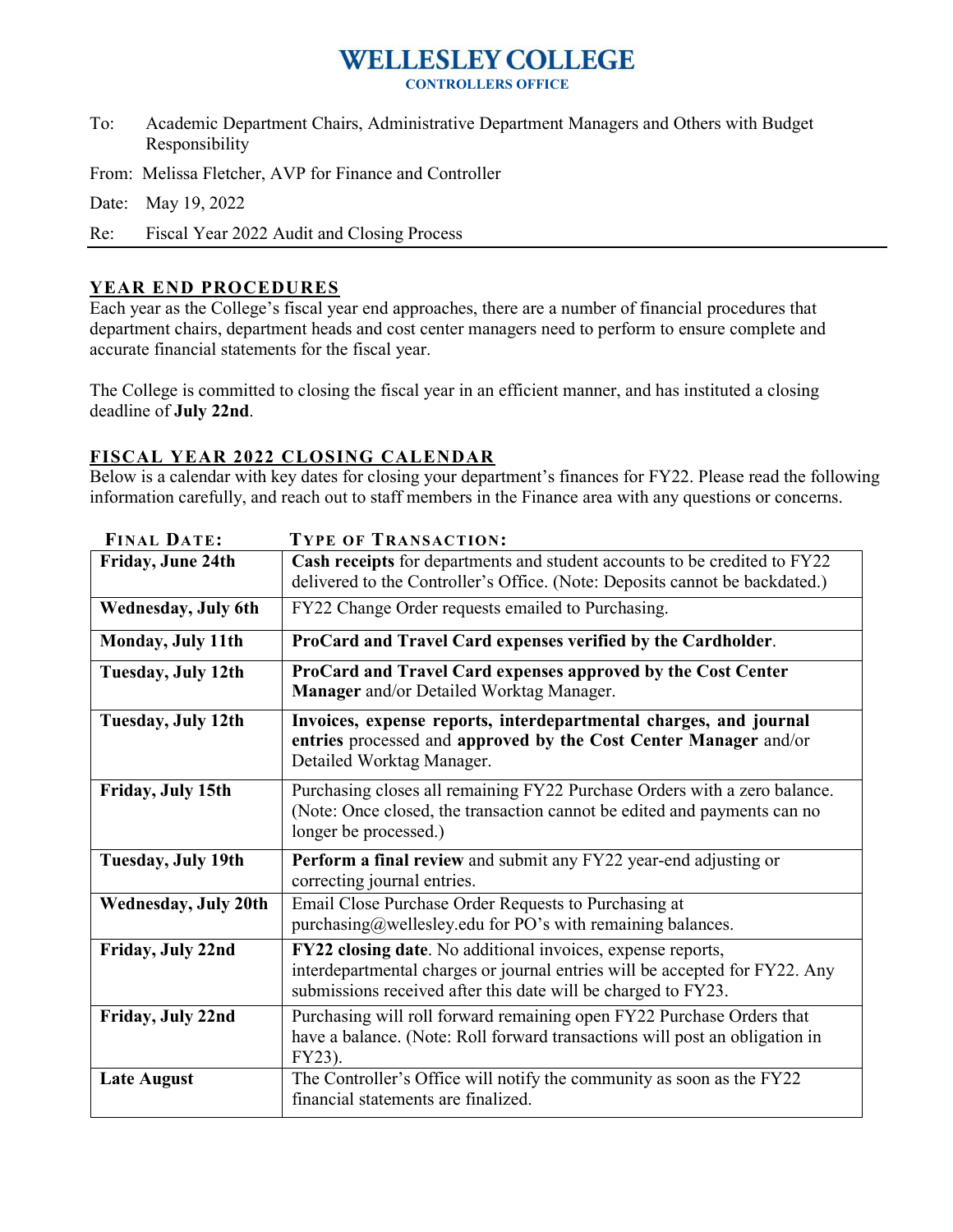### **ADDITIONAL FY22 CLOSING INFORMATION**

- For purchases during the last few weeks of June, we strongly suggest that you contact the vendor to confirm delivery on or before June 30<sup>th</sup>. If goods are not received or services performed by June 30<sup>th</sup>, the invoice should be charged to FY23.
- **Please arrange with vendors for timely invoicing** for goods or services received on or before June  $30<sup>th</sup>$ .
- **ProCard Verification** FY22 expenses reconciled after **06/30/2022** need to be back dated in Workday to **06/30/2022.**
- **ProCard** charges approved by Cost Center Managers by July 12th will be charged to FY22 for goods that have been received and/or services that have performed by June 30th.
- The College does not accrue departmental operating budgets for items that were not received or services that were not provided by June 30<sup>th</sup>. Unrestricted operating budget funds **cannot be carried forward** to FY23.

## **FY22 vs. FY23 EXPENSE DATING**

In order to ensure that expenses are posted to the correct fiscal year, please pay attention to the dates you are entering.

- **Expense Reports** For FY22, the date of the trip must be before 06/30/2022. Please ensure you are using the trip date when completing the expense report.
- **Supplier Invoices Requests** For FY22, expenses should have an invoice date **before 06/30/22** or very early in July. For expenses related to **FY22 with a July invoice date,** please use **06/30/2022** as the invoice date in Workday.
- **Journal Entries -** For FY22 entries, please include **"FY22"** in the memo field and **backdate to 06/30/2022**.
- **Spend Authorizations** (Travel Advances) can be completed for FY23 at any time in Workday; you do not need to wait until the next fiscal year.

# **FISCAL YEAR 2023 INFORMATION**

The following are key dates for FY2023 financial activity.

| Tuesday, June 1st        | FY23 Requisitions for Purchase Orders can be created and submitted for              |  |  |  |  |
|--------------------------|-------------------------------------------------------------------------------------|--|--|--|--|
|                          | approvals starting June 1, 2022.                                                    |  |  |  |  |
|                          | Enter $07/01/22$ as the request date on requisitions and type " $FY23$ "<br>$\circ$ |  |  |  |  |
|                          | Purchase Order" in the header MEMO field.                                           |  |  |  |  |
| <b>Prior to July 1st</b> | Requests for FY23 Purchase Orders that need to be placed prior to July              |  |  |  |  |
|                          | $1st$ , with a delivery date after July $1st$ should be processed as follows:       |  |  |  |  |
|                          | Create requisition $-$ leave the current date as the request date<br>$\circ$        |  |  |  |  |
|                          | Type "FY23 PO-SUPPLIER NEEDS ORDER PRIOR TO July<br>$\circ$                         |  |  |  |  |
|                          | 1, 2022" in the internal MEMO field                                                 |  |  |  |  |
| Thursday, July 1st       | FY23 Purchase Orders will be issued in Workday for FY23 invoicing and               |  |  |  |  |
|                          | charges.                                                                            |  |  |  |  |

Please see the **Year-End Checklist** and **Contact List** attached, and let us know if you have any questions.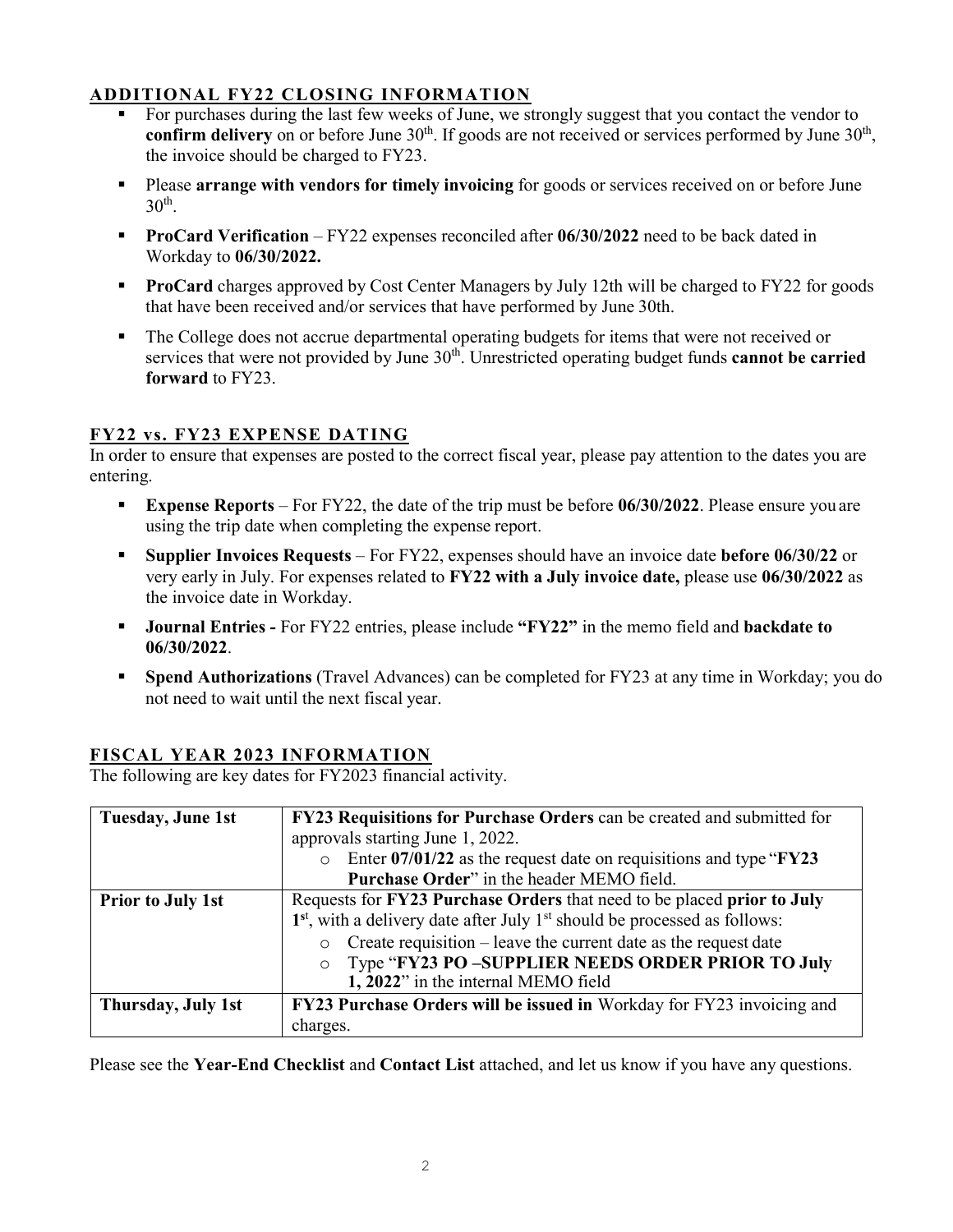#### **YEAR END CHECKLIST**

- All cash receipts have been submitted to the Controller's Office for deposit by 06/24/2022.
- As a Pro-Card and/or Travel card holder, all open charges have been verified by 07/11/2022.
- As a Pro-Card and/or Travel card approver, all open approvals have been completed in Workdayby 07/12/2022.
- All Supplier Invoices related to FY22 have been approved in Workday by 07/12/2022.
- All Expense Reports related to FY22 have been approved in Workday by 07/12/2022.
- All Journal Entries related to FY22 have been submitted in Workday by 07/12/2022.
- Final Budget vs. Actual review has been performed in Workday as of 07/22/2022.
- Make sure your Workday inbox is clear of all FY22 items.
- Make sure that any FY22 Spend Authorizations have been reconciled with an Expense Report.
- Contact Purchasing to close FY22 Purchase Orders where the goods have been delivered and/or services have been provided by 6/30/22.